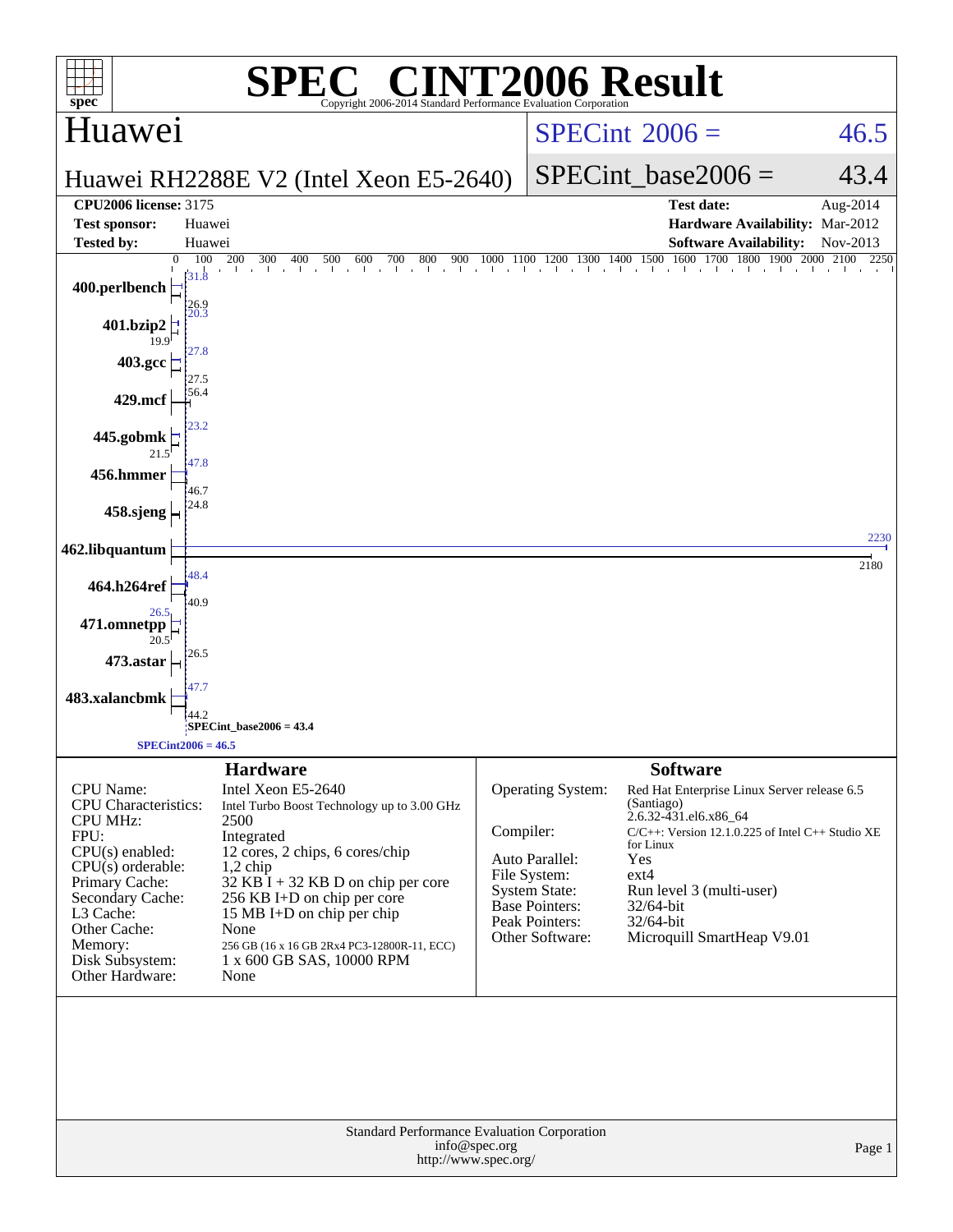

## Huawei

# $SPECint2006 = 46.5$  $SPECint2006 = 46.5$

Huawei RH2288E V2 (Intel Xeon E5-2640)

SPECint base2006 =  $43.4$ 

**[CPU2006 license:](http://www.spec.org/auto/cpu2006/Docs/result-fields.html#CPU2006license)** 3175 **[Test date:](http://www.spec.org/auto/cpu2006/Docs/result-fields.html#Testdate)** Aug-2014

**[Test sponsor:](http://www.spec.org/auto/cpu2006/Docs/result-fields.html#Testsponsor)** Huawei **[Hardware Availability:](http://www.spec.org/auto/cpu2006/Docs/result-fields.html#HardwareAvailability)** Mar-2012 **[Tested by:](http://www.spec.org/auto/cpu2006/Docs/result-fields.html#Testedby)** Huawei **[Software Availability:](http://www.spec.org/auto/cpu2006/Docs/result-fields.html#SoftwareAvailability)** Nov-2013

#### **[Results Table](http://www.spec.org/auto/cpu2006/Docs/result-fields.html#ResultsTable)**

| <b>Base</b>    |       |                |       |                |       | <b>Peak</b>    |              |                                      |              |                |              |
|----------------|-------|----------------|-------|----------------|-------|----------------|--------------|--------------------------------------|--------------|----------------|--------------|
| <b>Seconds</b> | Ratio | <b>Seconds</b> | Ratio | <b>Seconds</b> | Ratio | <b>Seconds</b> | <b>Ratio</b> | <b>Seconds</b>                       | <b>Ratio</b> | <b>Seconds</b> | <b>Ratio</b> |
| 363            | 26.9  | 363            | 26.9  | 363            | 26.9  | 307            | 31.8         | 307                                  | 31.8         | 307            | 31.8         |
| 485            | 19.9  | 485            | 19.9  | 485            | 19.9  | 474            |              | 475                                  | 20.3         | 475            | 20.3         |
| 292            | 27.6  | 292            | 27.5  | 293            | 27.5  | 289            | 27.9         | 289                                  | 27.8         | 289            | 27.8         |
| 161            | 56.5  | 162            | 56.4  | 162            | 56.4  | 161            |              | 162                                  | 56.4         | 162            | 56.4         |
| 486            | 21.6  | 487            | 21.5  | 487            | 21.5  | 453            | 23.2         | 453                                  | 23.2         | 453            | 23.2         |
| 200            | 46.7  | 199            | 46.8  | 200            | 46.7  | 195            |              | <u>195</u>                           | 47.8         | 195            | 47.9         |
| 488            | 24.8  | 488            | 24.8  | 487            |       | 488            | 24.8         | 488                                  | 24.8         | 487            | 24.8         |
| 9.49           | 2180  | 9.49           | 2180  | 9.50           | 2180  | 9.29           | 2230         | 9.29                                 | 2230         | 9.29           | 2230         |
| 541            | 40.9  | 540            | 41.0  | 545            | 40.6  | 458            |              | 455                                  |              | 457            | 48.4         |
| 305            | 20.5  | 304            | 20.5  | 305            | 20.5  | 235            |              | 236                                  | 26.5         | 236            | 26.4         |
| 263            | 26.7  | 264            | 26.5  | 265            | 26.5  | 263            | 26.7         | 264                                  | 26.5         | 265            | 26.5         |
| 158            | 43.8  | 156            | 44.3  | 156            | 44.2  | 145            |              | 145                                  | 47.7         | 144            | 48.0         |
|                |       |                |       |                |       |                | 24.8         | 20.4<br>56.5<br>47.8<br>48.4<br>47.5 | 26.6         |                | 48.6         |

Results appear in the [order in which they were run.](http://www.spec.org/auto/cpu2006/Docs/result-fields.html#RunOrder) Bold underlined text [indicates a median measurement.](http://www.spec.org/auto/cpu2006/Docs/result-fields.html#Median)

### **[Operating System Notes](http://www.spec.org/auto/cpu2006/Docs/result-fields.html#OperatingSystemNotes)**

Stack size set to unlimited using "ulimit -s unlimited"

#### **[Platform Notes](http://www.spec.org/auto/cpu2006/Docs/result-fields.html#PlatformNotes)**

```
 BIOS configuration:
Set Power Efficiency Mode to Custom
Set Hyper-Threading to Disabled
Baseboard Management Controller used to adjust the fan speed to 100%
Sysinfo program /spec/config/sysinfo.rev6800
$Rev: 6800 $ $Date:: 2011-10-11 #$ 6f2ebdff5032aaa42e583f96b07f99d3
running on SPECCPU Fri Aug 15 20:04:09 2014
This section contains SUT (System Under Test) info as seen by
some common utilities. To remove or add to this section, see:
 http://www.spec.org/cpu2006/Docs/config.html#sysinfo
From /proc/cpuinfo
   model name : Intel(R) Xeon(R) CPU E5-2640 0 @ 2.50GHz
      2 "physical id"s (chips)
      12 "processors"
   cores, siblings (Caution: counting these is hw and system dependent. The
   following excerpts from /proc/cpuinfo might not be reliable. Use with
   caution.)
      cpu cores : 6
      siblings : 6
      physical 0: cores 0 1 2 3 4 5
      physical 1: cores 0 1 2 3 4 5
                                  Continued on next page
```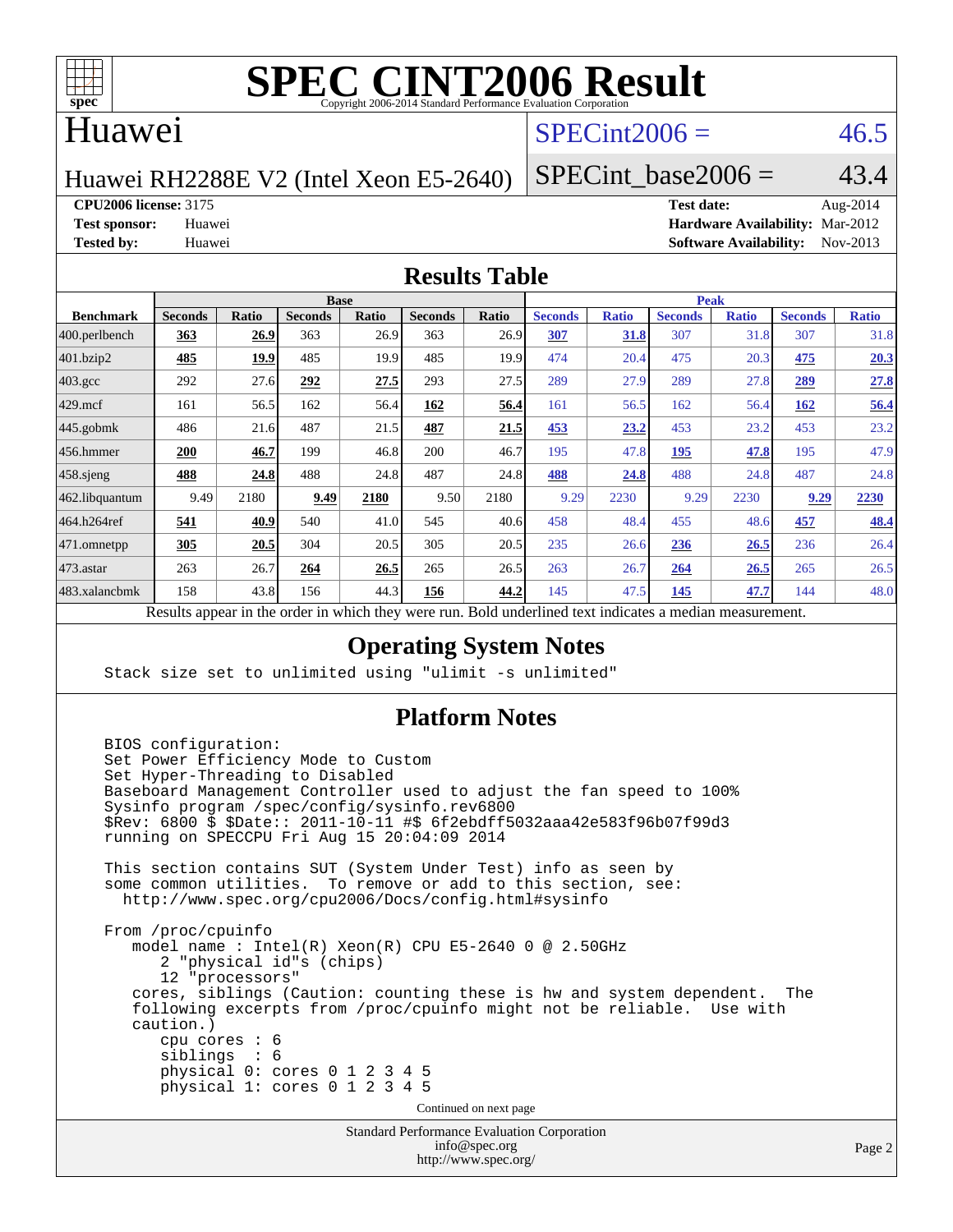

### Huawei

 $SPECint2006 = 46.5$  $SPECint2006 = 46.5$ 

Huawei RH2288E V2 (Intel Xeon E5-2640)

SPECint base2006 =  $43.4$ 

| <b>Test sponsor:</b> | Huawei |
|----------------------|--------|
| <b>Tested by:</b>    | Huawei |

**[CPU2006 license:](http://www.spec.org/auto/cpu2006/Docs/result-fields.html#CPU2006license)** 3175 **[Test date:](http://www.spec.org/auto/cpu2006/Docs/result-fields.html#Testdate)** Aug-2014 **[Hardware Availability:](http://www.spec.org/auto/cpu2006/Docs/result-fields.html#HardwareAvailability)** Mar-2012 **[Software Availability:](http://www.spec.org/auto/cpu2006/Docs/result-fields.html#SoftwareAvailability)** Nov-2013

### **[Platform Notes \(Continued\)](http://www.spec.org/auto/cpu2006/Docs/result-fields.html#PlatformNotes)**

cache size : 15360 KB

 From /proc/meminfo MemTotal: 264478184 kB HugePages\_Total: 0<br>Hugepagesize: 2048 kB Hugepagesize:

 /usr/bin/lsb\_release -d Red Hat Enterprise Linux Server release 6.5 (Santiago)

 From /etc/\*release\* /etc/\*version\* redhat-release: Red Hat Enterprise Linux Server release 6.5 (Santiago) system-release: Red Hat Enterprise Linux Server release 6.5 (Santiago)

 system-release-cpe: cpe:/o:redhat:enterprise\_linux:6server:ga:server uname -a:

 Linux SPECCPU 2.6.32-431.el6.x86\_64 #1 SMP Sun Nov 10 22:19:54 EST 2013 x86\_64 x86\_64 x86\_64 GNU/Linux

run-level 3 Aug 15 19:58

SPEC is set to: /spec<br>Filesystem Type Type Size Used Avail Use% Mounted on<br>ext4 543G 98G 418G 19% / /dev/sda2 ext4 543G 98G 418G 19% /

 Additional information from dmidecode: Memory: 16x Hynix HMT42GR7MFR4C-PB 16 GB 1600 MHz 2 rank

(End of data from sysinfo program)

#### **[General Notes](http://www.spec.org/auto/cpu2006/Docs/result-fields.html#GeneralNotes)**

Environment variables set by runspec before the start of the run: KMP\_AFFINITY = "granularity=fine,compact,0,1" LD\_LIBRARY\_PATH = "/spec/libs/32:/spec/libs/64" OMP\_NUM\_THREADS = "12" Binaries compiled on a system with 2 x Xeon X5645 CPU + 16GB memory

 using RHEL 6.1 Transparent Huge Pages enabled with: echo always > /sys/kernel/mm/redhat\_transparent\_hugepage/enabled

# **[Base Compiler Invocation](http://www.spec.org/auto/cpu2006/Docs/result-fields.html#BaseCompilerInvocation)**

[C benchmarks](http://www.spec.org/auto/cpu2006/Docs/result-fields.html#Cbenchmarks):  $\text{icc}$  -m64

Continued on next page

Standard Performance Evaluation Corporation [info@spec.org](mailto:info@spec.org) <http://www.spec.org/>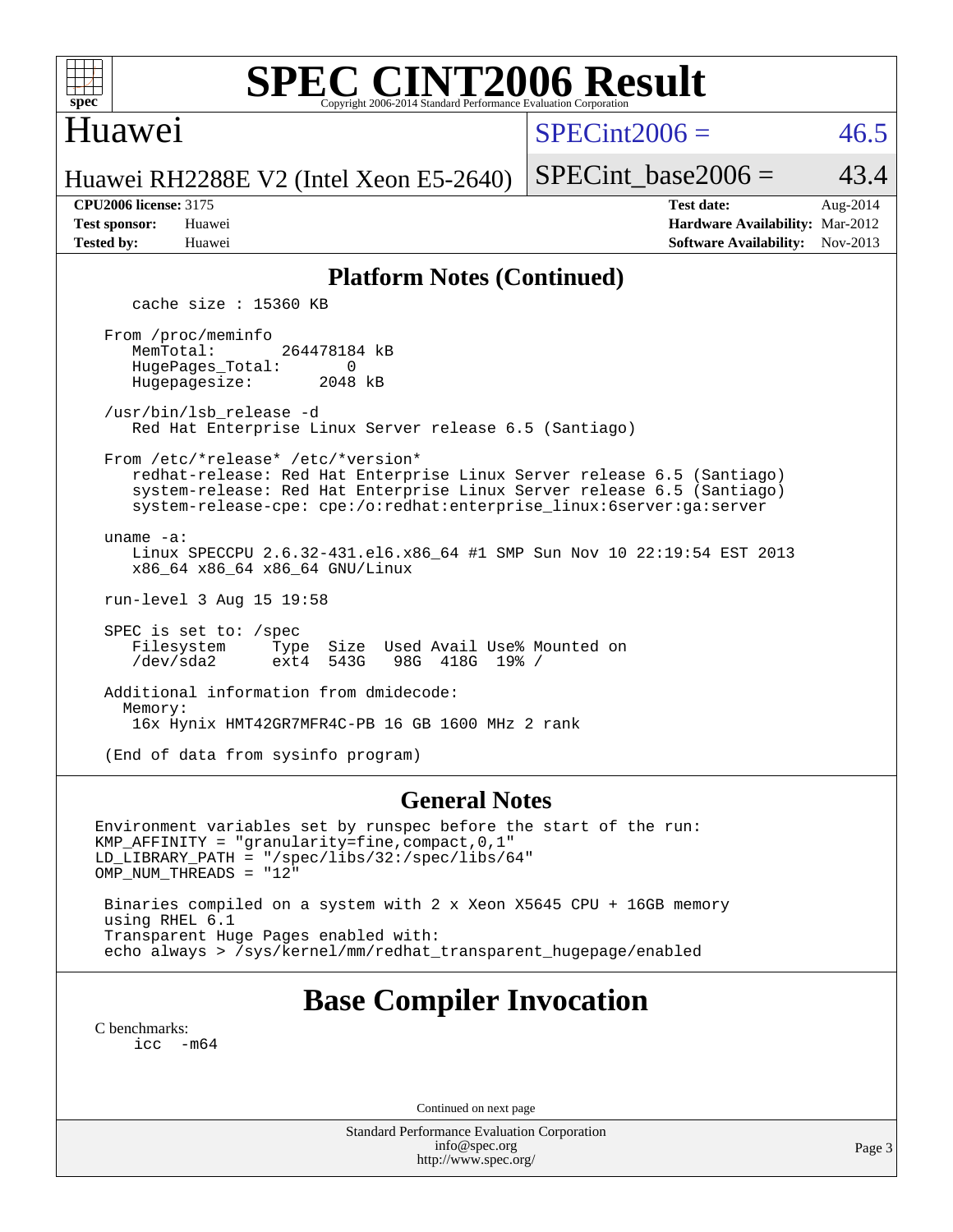| <b>SPEC CINT2006 Result</b><br>$spec^*$<br>Copyright 2006-2014 Standard Performance Evalua                                                                                                                                                                                                                                                                                                                                                 |                                                                                                               |  |  |  |  |  |  |
|--------------------------------------------------------------------------------------------------------------------------------------------------------------------------------------------------------------------------------------------------------------------------------------------------------------------------------------------------------------------------------------------------------------------------------------------|---------------------------------------------------------------------------------------------------------------|--|--|--|--|--|--|
| Huawei                                                                                                                                                                                                                                                                                                                                                                                                                                     | $SPECint2006 =$<br>46.5                                                                                       |  |  |  |  |  |  |
| Huawei RH2288E V2 (Intel Xeon E5-2640)                                                                                                                                                                                                                                                                                                                                                                                                     | 43.4<br>$SPECint$ base2006 =                                                                                  |  |  |  |  |  |  |
| <b>CPU2006 license: 3175</b><br><b>Test sponsor:</b><br>Huawei<br><b>Tested by:</b><br>Huawei                                                                                                                                                                                                                                                                                                                                              | <b>Test date:</b><br>Aug-2014<br>Hardware Availability: Mar-2012<br><b>Software Availability:</b><br>Nov-2013 |  |  |  |  |  |  |
| <b>Base Compiler Invocation (Continued)</b>                                                                                                                                                                                                                                                                                                                                                                                                |                                                                                                               |  |  |  |  |  |  |
| $C_{++}$ benchmarks:<br>icpc -m64                                                                                                                                                                                                                                                                                                                                                                                                          |                                                                                                               |  |  |  |  |  |  |
| <b>Base Portability Flags</b>                                                                                                                                                                                                                                                                                                                                                                                                              |                                                                                                               |  |  |  |  |  |  |
| 400.perlbench: -DSPEC_CPU_LP64 -DSPEC_CPU_LINUX_X64<br>401.bzip2: -DSPEC_CPU_LP64<br>403.gcc: -DSPEC_CPU_LP64<br>429.mcf: -DSPEC_CPU_LP64<br>445.gobmk: -DSPEC_CPU_LP64<br>456.hmmer: -DSPEC_CPU_LP64<br>458.sjeng: -DSPEC_CPU_LP64<br>462.libquantum: - DSPEC_CPU_LP64 - DSPEC_CPU_LINUX<br>464.h264ref: -DSPEC_CPU_LP64<br>471.omnetpp: -DSPEC_CPU_LP64<br>473.astar: -DSPEC_CPU_LP64<br>483.xalancbmk: -DSPEC_CPU_LP64 -DSPEC_CPU_LINUX |                                                                                                               |  |  |  |  |  |  |
| <b>Base Optimization Flags</b><br>C benchmarks:<br>-xSSE4.2 -ipo -03 -no-prec-div -parallel -opt-prefetch -auto-p32<br>$C_{++}$ benchmarks:<br>-xSSE4.2 -ipo -03 -no-prec-div -opt-prefetch -auto-p32<br>-Wl,-z, muldefs -L/smartheap -lsmartheap64                                                                                                                                                                                        |                                                                                                               |  |  |  |  |  |  |
| <b>Base Other Flags</b>                                                                                                                                                                                                                                                                                                                                                                                                                    |                                                                                                               |  |  |  |  |  |  |
| C benchmarks:<br>403.gcc: -Dalloca=_alloca                                                                                                                                                                                                                                                                                                                                                                                                 |                                                                                                               |  |  |  |  |  |  |
| <b>Peak Compiler Invocation</b><br>C benchmarks (except as noted below):<br>$-m64$<br>icc<br>400.perlbench: icc -m32<br>445.gobmk: icc -m32                                                                                                                                                                                                                                                                                                |                                                                                                               |  |  |  |  |  |  |
| Continued on next page<br><b>Standard Performance Evaluation Corporation</b>                                                                                                                                                                                                                                                                                                                                                               |                                                                                                               |  |  |  |  |  |  |
| info@spec.org<br>http://www.spec.org/                                                                                                                                                                                                                                                                                                                                                                                                      | Page 4                                                                                                        |  |  |  |  |  |  |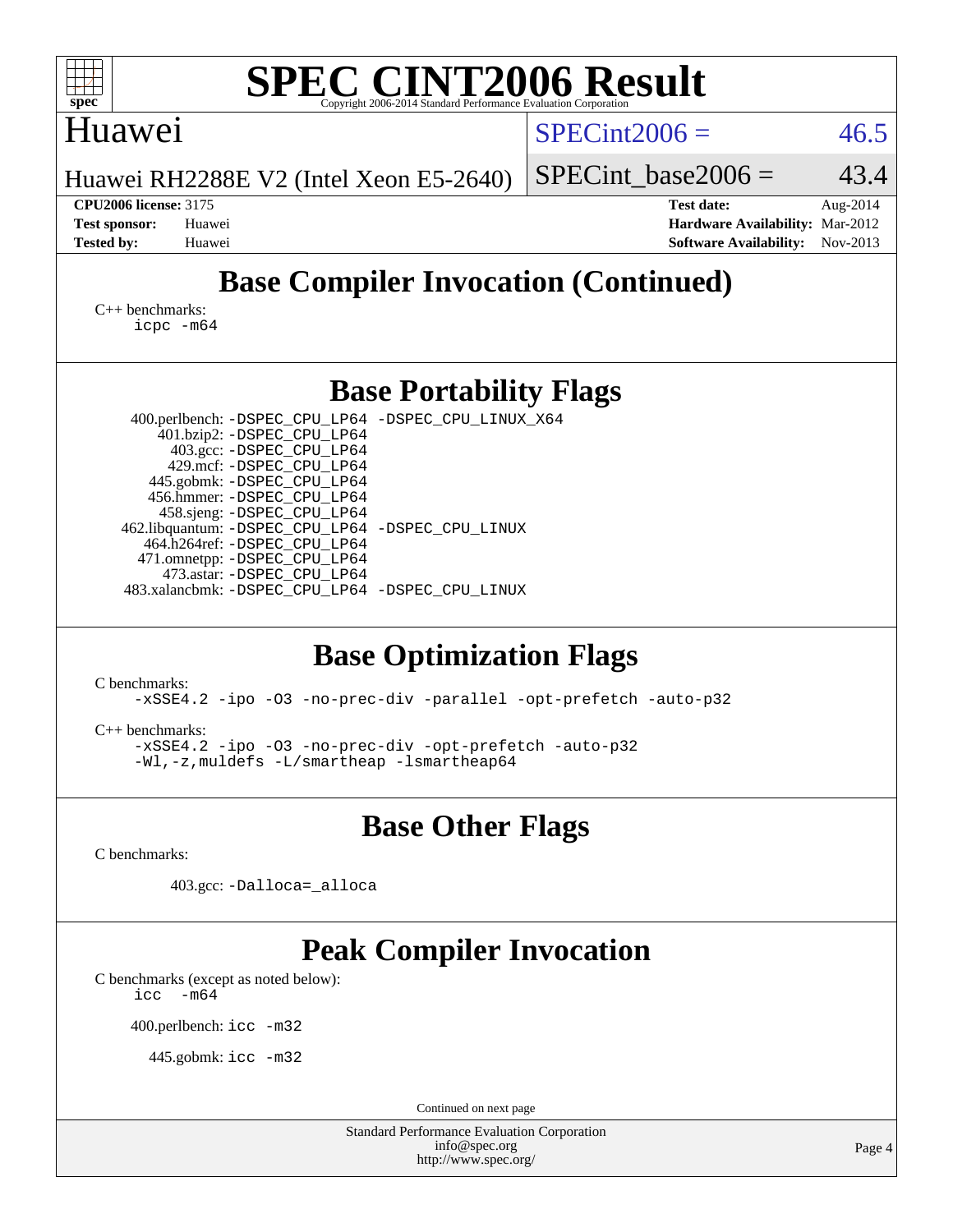

## Huawei

 $SPECint2006 = 46.5$  $SPECint2006 = 46.5$ 

Huawei RH2288E V2 (Intel Xeon E5-2640)

SPECint base2006 =  $43.4$ 

**[CPU2006 license:](http://www.spec.org/auto/cpu2006/Docs/result-fields.html#CPU2006license)** 3175 **[Test date:](http://www.spec.org/auto/cpu2006/Docs/result-fields.html#Testdate)** Aug-2014 **[Test sponsor:](http://www.spec.org/auto/cpu2006/Docs/result-fields.html#Testsponsor)** Huawei **[Hardware Availability:](http://www.spec.org/auto/cpu2006/Docs/result-fields.html#HardwareAvailability)** Mar-2012 **[Tested by:](http://www.spec.org/auto/cpu2006/Docs/result-fields.html#Testedby)** Huawei **[Software Availability:](http://www.spec.org/auto/cpu2006/Docs/result-fields.html#SoftwareAvailability)** Nov-2013

# **[Peak Compiler Invocation \(Continued\)](http://www.spec.org/auto/cpu2006/Docs/result-fields.html#PeakCompilerInvocation)**

464.h264ref: [icc -m32](http://www.spec.org/cpu2006/results/res2014q3/cpu2006-20140826-31037.flags.html#user_peakCCLD464_h264ref_intel_icc_a6a621f8d50482236b970c6ac5f55f93)

[C++ benchmarks \(except as noted below\):](http://www.spec.org/auto/cpu2006/Docs/result-fields.html#CXXbenchmarksexceptasnotedbelow) [icpc -m32](http://www.spec.org/cpu2006/results/res2014q3/cpu2006-20140826-31037.flags.html#user_CXXpeak_intel_icpc_4e5a5ef1a53fd332b3c49e69c3330699)

473.astar: [icpc -m64](http://www.spec.org/cpu2006/results/res2014q3/cpu2006-20140826-31037.flags.html#user_peakCXXLD473_astar_intel_icpc_64bit_fc66a5337ce925472a5c54ad6a0de310)

# **[Peak Portability Flags](http://www.spec.org/auto/cpu2006/Docs/result-fields.html#PeakPortabilityFlags)**

 400.perlbench: [-DSPEC\\_CPU\\_LINUX\\_IA32](http://www.spec.org/cpu2006/results/res2014q3/cpu2006-20140826-31037.flags.html#b400.perlbench_peakCPORTABILITY_DSPEC_CPU_LINUX_IA32) 401.bzip2: [-DSPEC\\_CPU\\_LP64](http://www.spec.org/cpu2006/results/res2014q3/cpu2006-20140826-31037.flags.html#suite_peakPORTABILITY401_bzip2_DSPEC_CPU_LP64) 403.gcc: [-DSPEC\\_CPU\\_LP64](http://www.spec.org/cpu2006/results/res2014q3/cpu2006-20140826-31037.flags.html#suite_peakPORTABILITY403_gcc_DSPEC_CPU_LP64) 429.mcf: [-DSPEC\\_CPU\\_LP64](http://www.spec.org/cpu2006/results/res2014q3/cpu2006-20140826-31037.flags.html#suite_peakPORTABILITY429_mcf_DSPEC_CPU_LP64) 456.hmmer: [-DSPEC\\_CPU\\_LP64](http://www.spec.org/cpu2006/results/res2014q3/cpu2006-20140826-31037.flags.html#suite_peakPORTABILITY456_hmmer_DSPEC_CPU_LP64) 458.sjeng: [-DSPEC\\_CPU\\_LP64](http://www.spec.org/cpu2006/results/res2014q3/cpu2006-20140826-31037.flags.html#suite_peakPORTABILITY458_sjeng_DSPEC_CPU_LP64) 462.libquantum: [-DSPEC\\_CPU\\_LP64](http://www.spec.org/cpu2006/results/res2014q3/cpu2006-20140826-31037.flags.html#suite_peakPORTABILITY462_libquantum_DSPEC_CPU_LP64) [-DSPEC\\_CPU\\_LINUX](http://www.spec.org/cpu2006/results/res2014q3/cpu2006-20140826-31037.flags.html#b462.libquantum_peakCPORTABILITY_DSPEC_CPU_LINUX) 473.astar: [-DSPEC\\_CPU\\_LP64](http://www.spec.org/cpu2006/results/res2014q3/cpu2006-20140826-31037.flags.html#suite_peakPORTABILITY473_astar_DSPEC_CPU_LP64) 483.xalancbmk: [-DSPEC\\_CPU\\_LINUX](http://www.spec.org/cpu2006/results/res2014q3/cpu2006-20140826-31037.flags.html#b483.xalancbmk_peakCXXPORTABILITY_DSPEC_CPU_LINUX)

# **[Peak Optimization Flags](http://www.spec.org/auto/cpu2006/Docs/result-fields.html#PeakOptimizationFlags)**

[C benchmarks](http://www.spec.org/auto/cpu2006/Docs/result-fields.html#Cbenchmarks):

 $400.$ perlbench:  $-xSSE4$ .  $2(pass 2)$  -prof-qen(pass 1) [-ipo](http://www.spec.org/cpu2006/results/res2014q3/cpu2006-20140826-31037.flags.html#user_peakPASS2_CFLAGSPASS2_LDCFLAGS400_perlbench_f-ipo)(pass 2) [-O3](http://www.spec.org/cpu2006/results/res2014q3/cpu2006-20140826-31037.flags.html#user_peakPASS2_CFLAGSPASS2_LDCFLAGS400_perlbench_f-O3)(pass 2) [-no-prec-div](http://www.spec.org/cpu2006/results/res2014q3/cpu2006-20140826-31037.flags.html#user_peakPASS2_CFLAGSPASS2_LDCFLAGS400_perlbench_f-no-prec-div)(pass 2) [-prof-use](http://www.spec.org/cpu2006/results/res2014q3/cpu2006-20140826-31037.flags.html#user_peakPASS2_CFLAGSPASS2_LDCFLAGS400_perlbench_prof_use_bccf7792157ff70d64e32fe3e1250b55)(pass 2) [-opt-prefetch](http://www.spec.org/cpu2006/results/res2014q3/cpu2006-20140826-31037.flags.html#user_peakCOPTIMIZE400_perlbench_f-opt-prefetch) [-ansi-alias](http://www.spec.org/cpu2006/results/res2014q3/cpu2006-20140826-31037.flags.html#user_peakCOPTIMIZE400_perlbench_f-ansi-alias) 401.bzip2: [-xSSE4.2](http://www.spec.org/cpu2006/results/res2014q3/cpu2006-20140826-31037.flags.html#user_peakPASS2_CFLAGSPASS2_LDCFLAGS401_bzip2_f-xSSE42_f91528193cf0b216347adb8b939d4107)(pass 2) [-prof-gen](http://www.spec.org/cpu2006/results/res2014q3/cpu2006-20140826-31037.flags.html#user_peakPASS1_CFLAGSPASS1_LDCFLAGS401_bzip2_prof_gen_e43856698f6ca7b7e442dfd80e94a8fc)(pass 1) [-ipo](http://www.spec.org/cpu2006/results/res2014q3/cpu2006-20140826-31037.flags.html#user_peakPASS2_CFLAGSPASS2_LDCFLAGS401_bzip2_f-ipo)(pass 2) [-O3](http://www.spec.org/cpu2006/results/res2014q3/cpu2006-20140826-31037.flags.html#user_peakPASS2_CFLAGSPASS2_LDCFLAGS401_bzip2_f-O3)(pass 2) [-no-prec-div](http://www.spec.org/cpu2006/results/res2014q3/cpu2006-20140826-31037.flags.html#user_peakCOPTIMIZEPASS2_CFLAGSPASS2_LDCFLAGS401_bzip2_f-no-prec-div) [-prof-use](http://www.spec.org/cpu2006/results/res2014q3/cpu2006-20140826-31037.flags.html#user_peakPASS2_CFLAGSPASS2_LDCFLAGS401_bzip2_prof_use_bccf7792157ff70d64e32fe3e1250b55)(pass 2) [-auto-ilp32](http://www.spec.org/cpu2006/results/res2014q3/cpu2006-20140826-31037.flags.html#user_peakCOPTIMIZE401_bzip2_f-auto-ilp32) [-opt-prefetch](http://www.spec.org/cpu2006/results/res2014q3/cpu2006-20140826-31037.flags.html#user_peakCOPTIMIZE401_bzip2_f-opt-prefetch) [-ansi-alias](http://www.spec.org/cpu2006/results/res2014q3/cpu2006-20140826-31037.flags.html#user_peakCOPTIMIZE401_bzip2_f-ansi-alias) 403.gcc: [-xAVX](http://www.spec.org/cpu2006/results/res2014q3/cpu2006-20140826-31037.flags.html#user_peakCOPTIMIZE403_gcc_f-xAVX) [-ipo](http://www.spec.org/cpu2006/results/res2014q3/cpu2006-20140826-31037.flags.html#user_peakCOPTIMIZE403_gcc_f-ipo) [-O3](http://www.spec.org/cpu2006/results/res2014q3/cpu2006-20140826-31037.flags.html#user_peakCOPTIMIZE403_gcc_f-O3) [-no-prec-div](http://www.spec.org/cpu2006/results/res2014q3/cpu2006-20140826-31037.flags.html#user_peakCOPTIMIZE403_gcc_f-no-prec-div) [-inline-calloc](http://www.spec.org/cpu2006/results/res2014q3/cpu2006-20140826-31037.flags.html#user_peakCOPTIMIZE403_gcc_f-inline-calloc) [-opt-malloc-options=3](http://www.spec.org/cpu2006/results/res2014q3/cpu2006-20140826-31037.flags.html#user_peakCOPTIMIZE403_gcc_f-opt-malloc-options_13ab9b803cf986b4ee62f0a5998c2238) [-auto-ilp32](http://www.spec.org/cpu2006/results/res2014q3/cpu2006-20140826-31037.flags.html#user_peakCOPTIMIZE403_gcc_f-auto-ilp32)  $429$ .mcf: basepeak = yes 445.gobmk: [-xSSE4.2](http://www.spec.org/cpu2006/results/res2014q3/cpu2006-20140826-31037.flags.html#user_peakPASS2_CFLAGSPASS2_LDCFLAGS445_gobmk_f-xSSE42_f91528193cf0b216347adb8b939d4107)(pass 2) [-prof-gen](http://www.spec.org/cpu2006/results/res2014q3/cpu2006-20140826-31037.flags.html#user_peakPASS1_CFLAGSPASS1_LDCFLAGS445_gobmk_prof_gen_e43856698f6ca7b7e442dfd80e94a8fc)(pass 1) [-prof-use](http://www.spec.org/cpu2006/results/res2014q3/cpu2006-20140826-31037.flags.html#user_peakPASS2_CFLAGSPASS2_LDCFLAGS445_gobmk_prof_use_bccf7792157ff70d64e32fe3e1250b55)(pass 2) [-ansi-alias](http://www.spec.org/cpu2006/results/res2014q3/cpu2006-20140826-31037.flags.html#user_peakCOPTIMIZE445_gobmk_f-ansi-alias) 456.hmmer: [-xSSE4.2](http://www.spec.org/cpu2006/results/res2014q3/cpu2006-20140826-31037.flags.html#user_peakCOPTIMIZE456_hmmer_f-xSSE42_f91528193cf0b216347adb8b939d4107) [-ipo](http://www.spec.org/cpu2006/results/res2014q3/cpu2006-20140826-31037.flags.html#user_peakCOPTIMIZE456_hmmer_f-ipo) [-O3](http://www.spec.org/cpu2006/results/res2014q3/cpu2006-20140826-31037.flags.html#user_peakCOPTIMIZE456_hmmer_f-O3) [-no-prec-div](http://www.spec.org/cpu2006/results/res2014q3/cpu2006-20140826-31037.flags.html#user_peakCOPTIMIZE456_hmmer_f-no-prec-div) [-unroll2](http://www.spec.org/cpu2006/results/res2014q3/cpu2006-20140826-31037.flags.html#user_peakCOPTIMIZE456_hmmer_f-unroll_784dae83bebfb236979b41d2422d7ec2) [-auto-ilp32](http://www.spec.org/cpu2006/results/res2014q3/cpu2006-20140826-31037.flags.html#user_peakCOPTIMIZE456_hmmer_f-auto-ilp32) [-ansi-alias](http://www.spec.org/cpu2006/results/res2014q3/cpu2006-20140826-31037.flags.html#user_peakCOPTIMIZE456_hmmer_f-ansi-alias) 458.sjeng: basepeak = yes 462.libquantum: [-xAVX](http://www.spec.org/cpu2006/results/res2014q3/cpu2006-20140826-31037.flags.html#user_peakCOPTIMIZE462_libquantum_f-xAVX) [-ipo](http://www.spec.org/cpu2006/results/res2014q3/cpu2006-20140826-31037.flags.html#user_peakCOPTIMIZE462_libquantum_f-ipo) [-O3](http://www.spec.org/cpu2006/results/res2014q3/cpu2006-20140826-31037.flags.html#user_peakCOPTIMIZE462_libquantum_f-O3) [-no-prec-div](http://www.spec.org/cpu2006/results/res2014q3/cpu2006-20140826-31037.flags.html#user_peakCOPTIMIZE462_libquantum_f-no-prec-div) [-parallel](http://www.spec.org/cpu2006/results/res2014q3/cpu2006-20140826-31037.flags.html#user_peakCOPTIMIZE462_libquantum_f-parallel) [-opt-prefetch](http://www.spec.org/cpu2006/results/res2014q3/cpu2006-20140826-31037.flags.html#user_peakCOPTIMIZE462_libquantum_f-opt-prefetch) [-auto-p32](http://www.spec.org/cpu2006/results/res2014q3/cpu2006-20140826-31037.flags.html#user_peakCOPTIMIZE462_libquantum_f-auto-p32) Continued on next page

Standard Performance Evaluation Corporation [info@spec.org](mailto:info@spec.org) <http://www.spec.org/>